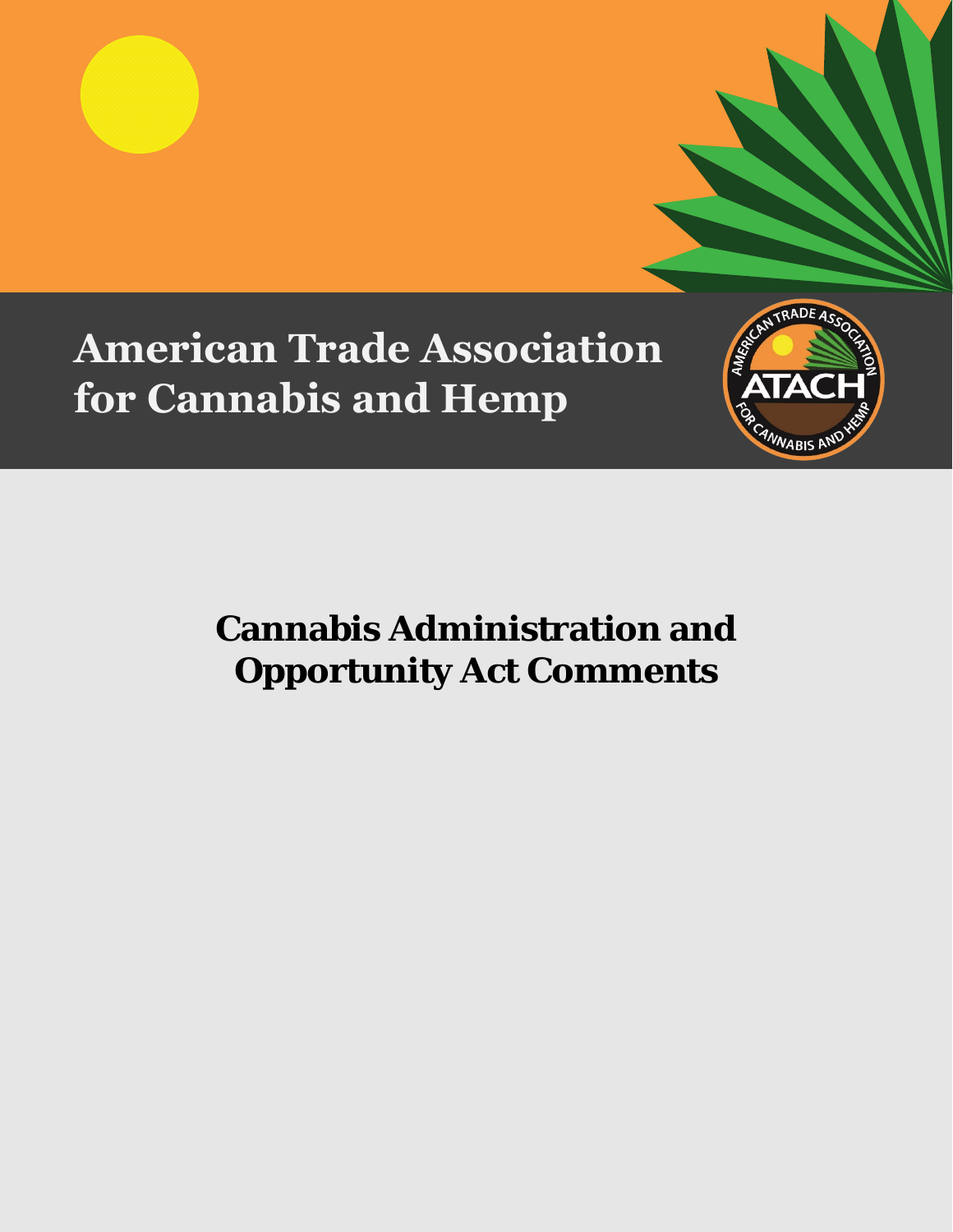## September 1, 2021

The Honorable Charles E. Schumer Senate Majority Leader 322 Hart Senate Office Building Washington, DC 20510

The Honorable Cory A. Booker United States Senate 717 Hart Senate Office Building Washington, DC 20510

The Honorable Ron Wyden United States Senate 221 Dirksen Senate Office Building Washington, DC 20510

## *RE: Cannabis Administration and Opportunity Act Discussion Draft:*

### Honorable Senators:

The American Trade Association for Cannabis and Hemp (ATACH) is a national cannabis industry trade organization that represents cultivators, manufacturers, retailers, ancillary businesses, and state-level permit holder associations, founded to promote the expansion, protection, regulation, and standardization of legal sales of cannabis and hemp for industrial, medical, and adult use. ATACH's memorandum of understanding organizational partnerships include over twenty state-level and national organizations.

ATACH applauds and is deeply grateful to Senator Schumer, Senator Booker, and Senator Wyden for circulating a draft of the Cannabis Administration and Opportunity Act ("CAOA") and the meaningful work undertaken by the sponsors to advance federal cannabis legalization.

Given the breadth of ATACH's membership, we formed a CAOA Task Force and instituted a comprehensive stakeholder engagement process to solicit feedback. This process is ongoing and additional resources will be forthcoming.

The following issues were preliminarily identified: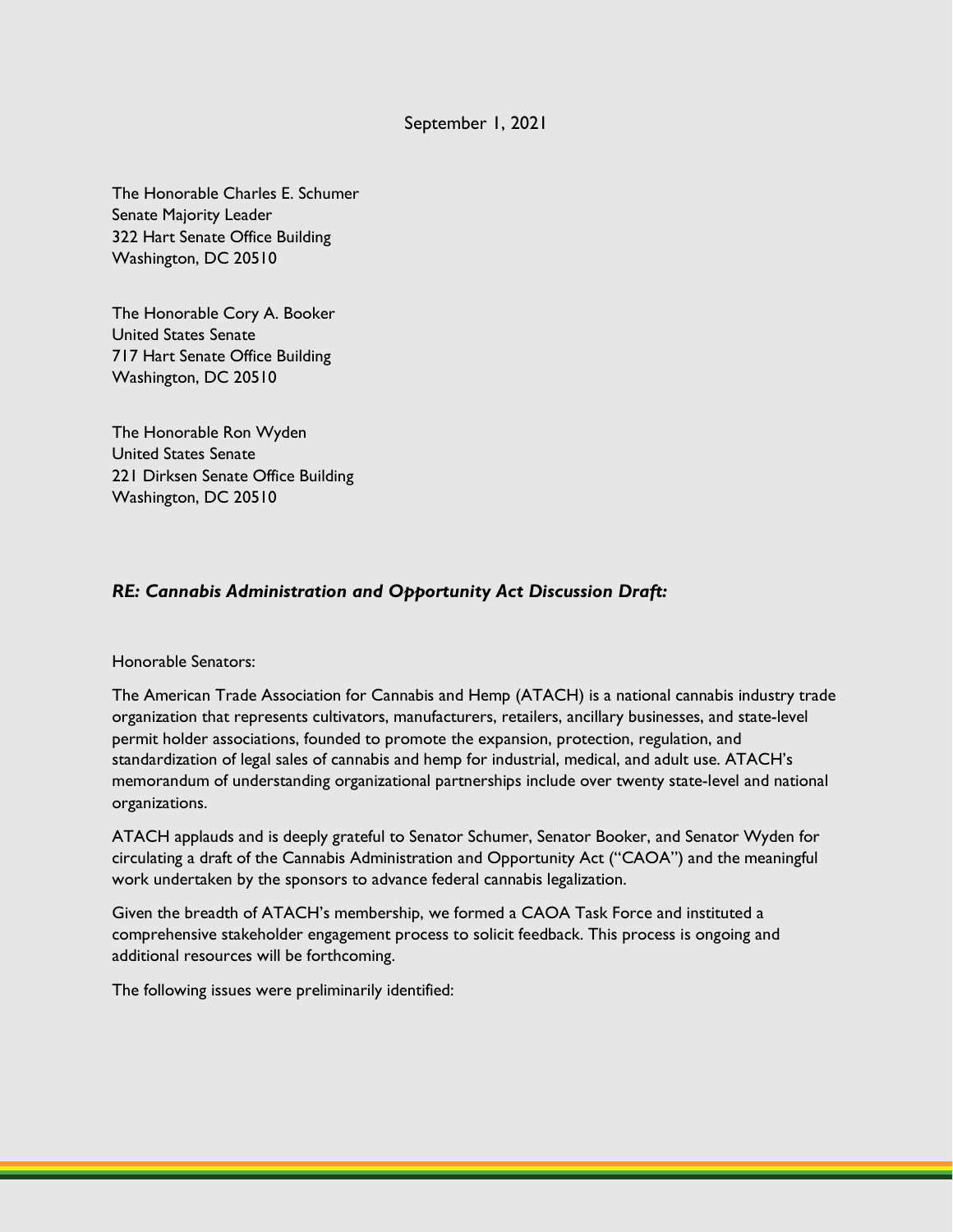## **I. Federal Regulatory Authority**

- A. The considerable challenges posed if the Food and Drug Administration ("FDA") is the primary regulator
- B. The need to consider the role of Alcohol and Tobacco Tax and Trade Bureau ("TTB") in federal regulation
- C. Concerns about FDA's role in promulgating and enforcing regulation
- D. The appropriate agency authority to regulate the labeling of cannabis products
- E. The approval mechanisms required for cannabis product ingredients

## **II. Recognition of State-Level Programs**

- A. The need for increased recognition and understanding of the interaction with existing statelevel regulatory frameworks
- B. Federal protection and promotion of state social equity efforts
- C. The need to consider the necessary transition period to allow state governments and businesses to gain compliance with and adjust to federal regulations
- D. Contemplation of newly emerging state markets
- E. Emphasize and acknowledge the craft nature of the cannabis industry while creating space for innovation
- F. Protection of state level medical marijuana markets and patient access
- G. Avoid federal regulations or statutory operation that is disruptive of existing cannabis businesses

## **III. Hemp and CBD Issues**

- A. Consideration for hemp derived CBD's federal regulatory pathway for beverage, food, and dietary supplements
- B. The regulation of hemp derived intoxicating cannabinoids, including hemp derived THC
- C. The treatment of non-intoxicating cannabinoids
- D. Coverage of hemp derivatives other than/in addition to CBD
- E. Treatment of "flavored" products to account for flavors that naturally occur in hemp and cannabis

## **IV. Taxation**

- A. Consideration of a tax rate that aids in the elimination of the illicit market
- B. Consideration of interaction and impact of federal tax on existing state and local cannabis taxes
- C. An appropriate tax structure, including at what point along the supply chain is appropriate for federal tax
- D. Issues with a potency-based tax
- E. Problems arising from a weight-based "prevailing price" tax